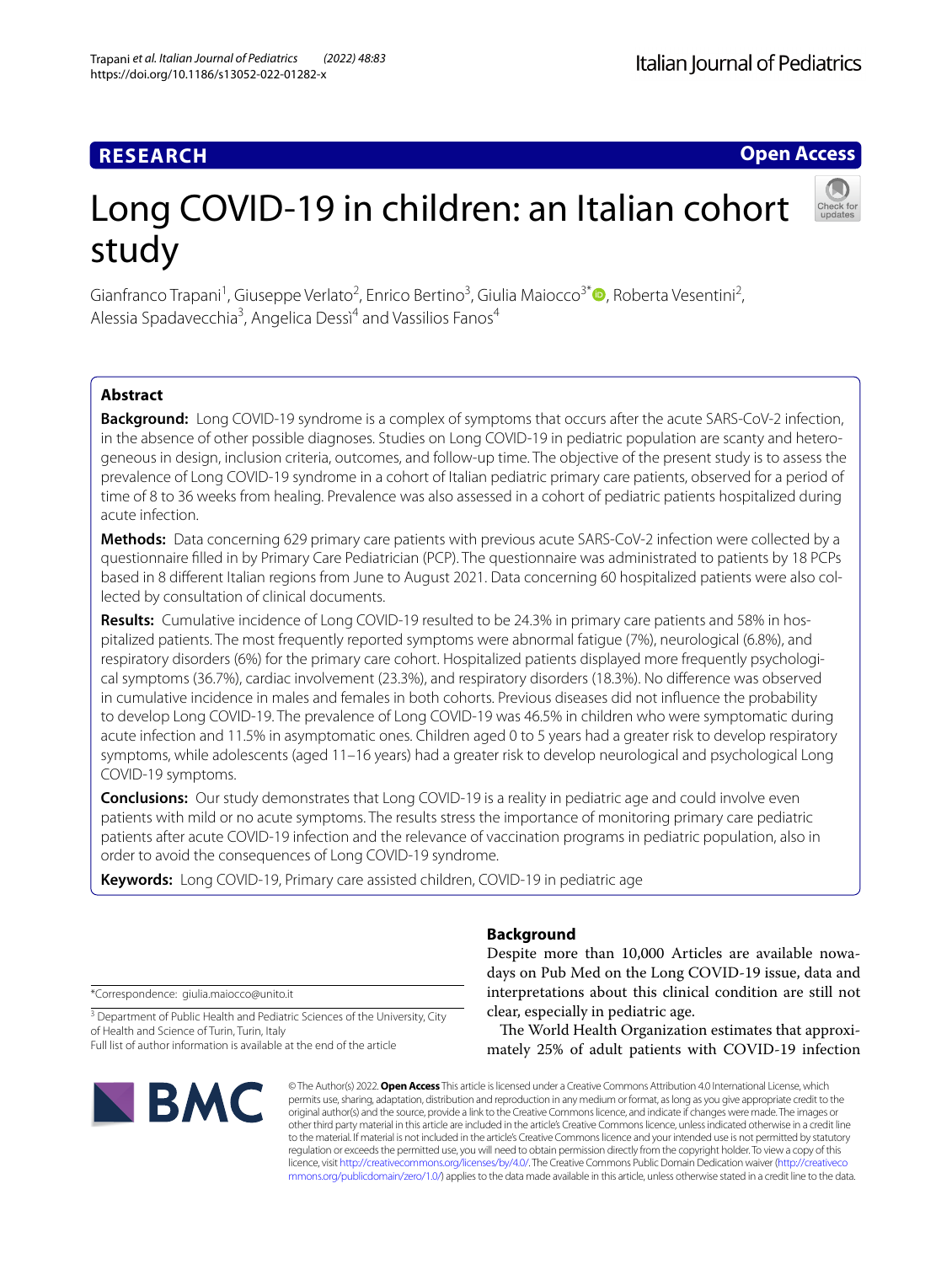may develop persistent symptoms [\[1](#page-9-0)]. An Italian study shows that persistence of at least 2 symptoms after acute infection is evident in 32% of patients, and of at least 3 symptoms in 55% [[2\]](#page-9-1); a Chinese study, on the other hand, observes the presence of Long COVID-19 in 76% of patients after 6 months from the detection of the infection [[3\]](#page-9-2). However, a precise assessment of the extent of this phenomenon is difficult, due to the differences in methods, defnitions, and population detectable between the diferent studies.

The Long COVID-19 syndrome defines specifically a condition characterized by the presence of symptoms related to SARS-CoV-2 infection which appear or persist after the acute event, in the absence of alternative diagnoses [\[1\]](#page-9-0).

In adults, Long COVID-19 is represented by a heterogeneous set of clinical symptoms derived from the involvement of multiple systems: respiratory, cardiovascular, nervous, gastrointestinal, renal, hematological, endocrine, and cutaneous ones  $[1]$  $[1]$ . The most frequently observed manifestations include severe and persistent fatigue, cough, anorexia, and fever; neurological (anosmia and ageusia) or neuropsychiatric manifestations are possible [\[4](#page-9-3), [5\]](#page-9-4).

The Long COVID-19 syndrome has also been described in children, though less frequently than in adults. In this context, it is important to distinguish Long COVID-19 from Multisystem Infammatory Syndrome in Children (MIS-C), which represents an acute condition characterized by multisystem organ involvement – together with fever and laboratory evidence of infammation – arising in a child currently or recently tested positive for SARS-CoV-2 infection [\[6](#page-9-5)]. It is not possible to make a reliable epidemiological estimate of Long COVID-19 syndrome in the pediatric population, as the data currently available are based on heterogeneous studies performed almost exclusively in the US and the UK, on hospitalized subjects. European data are still insufficient, particularly with reference to the primary care setting.

The aim of the present study is to estimate the prevalence of Long COVID-19 syndrome in pediatric age: principally in a cohort of subjects with access to primary care and with an observation time from 8 to 36 months after recovery; secondly in a cohort of pediatric subjects with hospital access.

# **Methods**

## **Population**

In Italy the National Healthcare System provides that every child (from 0 to 16 years of age) refers to the Primary Care Pediatrician (PCP) for health issues, thus pediatric clinics on territory represent the frst level of care in pediatric age.

Our study involved 18 pediatric clinics in 8 Italian Regions (Liguria, Piedmont, Lombardy, Emilia-Romagna, Lazio, Puglia, Calabria and Sardinia) which globally take care of a pediatric population of 21,663 children. Patients on territory were compared with a series of patients (0 to 16 years of age) admitted to the Vittore Buzzi Children's Hospital in Milan, Lombardy.

The data collected belong to patients who acquired SARS-CoV-2 infection in the period October 2020- June 2021, and the observation time ranges from 2 to 9 months after recovery from acute infection.

Inclusion criteria were being diagnosed with COVID-19 by a positive molecular swab and being healed with negative molecular swab from at least 8 weeks.

# **Questionnaire**

The survey was conducted in the quarter June–August 2021, and a questionnaire  $(14)$  $(14)$  $(14)$  was proposed for every recruited case. The questionnaire consists of questions with mandatory response: the frst part is addressed directly to PCPs, and aim to identify their Region of origin, the total number of their patients and the number of patients who tested positive for SARS-CoV-2 in the considered period. In the second part, pediatricians collected information from the parents of every enrolled patient regarding: age and sex of the child, time elapsed from recovery from COVID-19, possible previous chronic diseases, and health conditions following clinical recovery from COVID-19. Specifcally, the frequency of respiratory diseases, gastrointestinal disorders, social anxiety, depression episodes, learning disabilities, eating disorders, headache, insomnia, tachycardia, muscular and joint pain, abnormal fatigue, cutaneous manifestations, hair loss, ageusia, and anosmia, and potential presence of any other symptoms, are investigated. The PCPs completed the online questionnaire during telephone consultations, or directly in pediatric primary care clinic. Data relating to hospitalized patients were extrapolated by hospital pediatricians from medical records.

Long COVID-19 syndrome was assumed when at least one of the above reported manifestations increased in frequency during the 8–36 weeks after recovery from SARS-CoV-2 infection, with respect to the previous year.

Written informed consent was obtained from all parents and/or legal guardian of enrolled children. All questionnaires were anonymous. Collected data were entered on a Limesurvey platform with an encrypted and protected database made freely available by the University of Verona. The study was approved by the Regional Ethics Committee of Liguria on the  $16<sup>th</sup>$  of June 2021 with protocol number 419/2021—id 11,611. All the methods were carried out in accordance with the ethical standards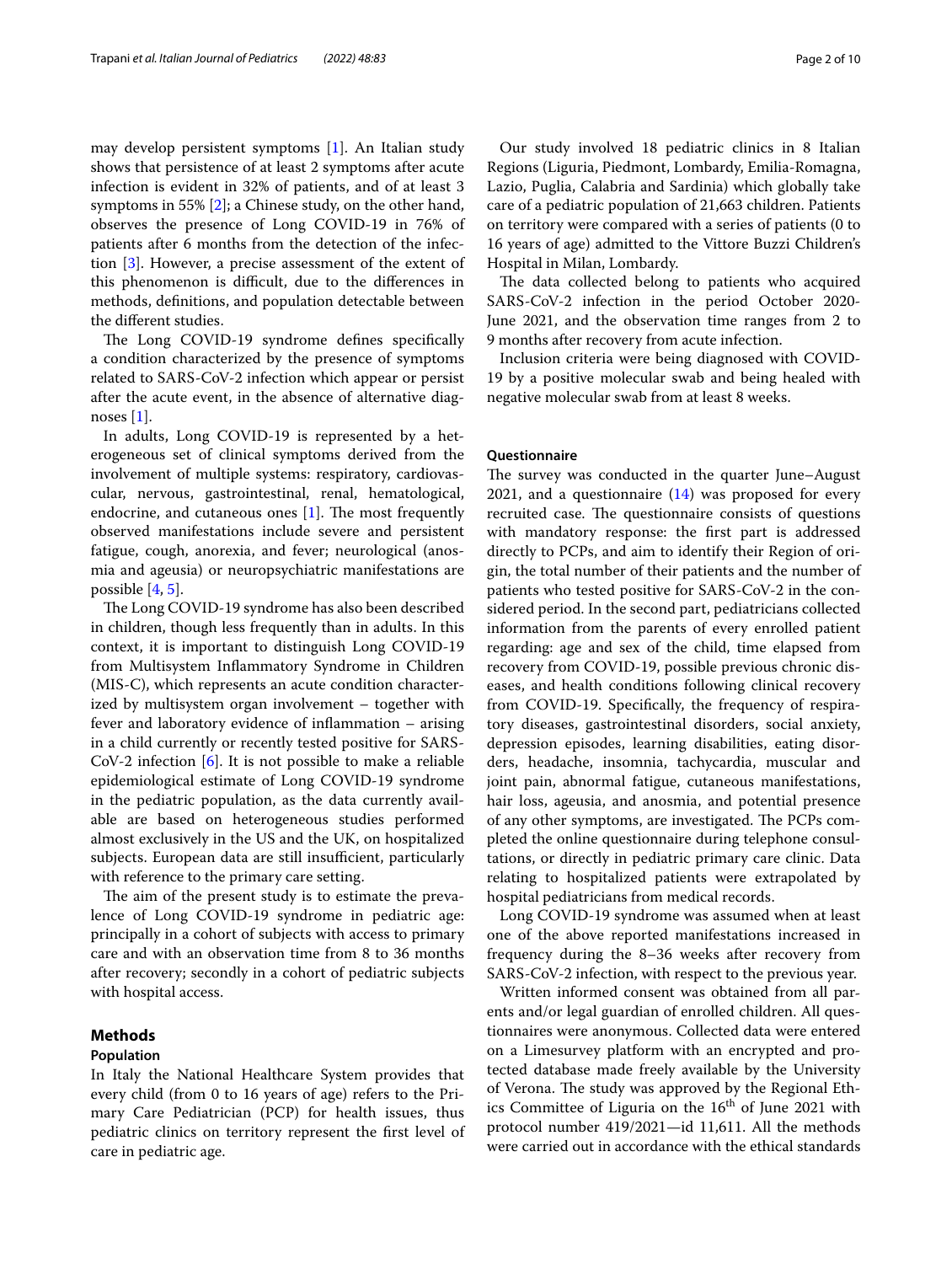as laid down in the 1964 Declaration of Helsinki and its later amendments.

#### **Statistical methods**

The distribution of age by center was described by boxand-whisker plots. Fisher exact test was used to evaluated signifcance of diferences in Long COVID-19 symptoms between primary care children and hospital series, between genders and among age classes (0–5, 6–10, 11–16 years).

A weighted prevalence of Long COVID-19 in Italy was computed, using as weights the size of pediatric population (0–16 years) in Northern/Central/Southern Italy, amounting to 4,031,023 / 1,698,481 / 3,051,936 respectively (demo.istat.it).

Determinants of Long COVID-19 symptoms were further investigated by a multivariable logistic model, where symptoms were the response variable, gender, age class, setting (primary care versus hospital), pre-existing diseases, COVID-19 symptoms (yes/no) the explanatory variables. To ensure enough power to statistical analysis, only those symptoms exceeding 40 cases (at least one symptom, respiratory / psychological / neurological symptoms, fatigue) were considered as response variables.

Analyses were performed with STATA statistical software, release 17 (StataCorp, College Station, TX, USA) and statistical significance was set at  $p < 0.05$ .

# **Results**

#### **Description of the study sample**

1351 cases of positive children were reported, equal to 6% of the pediatric population in the 8 Regions participating in the survey. 1289 were the primary care cases, and 62 were the hospitalized ones. Fulflled questionnaires were 689, of which 629/1289 (49%) relating to children in primary care and 60/62 (97%) to hospitalized children. There was no difference between males  $(n=371; 51.9%)$ and females ( $n=344$ ; 48.1%) participating in the survey.

Table [1](#page-2-0) describes the number of patients  $(21,663)$ assisted by the family pediatricians participating in the study, the number of positive cases (1,289), and their prevalence (6%). The number of positive cases participating in the survey (629), the percentage of those who responded to the questionnaire (49%), and the percentage of symptomatic subjects during the acute phase (36.6%) are also reported. Comparing the three major Italian macro-areas (North, Center and South Italy together with Sardinia) we observe that the prevalence of COVID-19 was 5.3% for Northern Italy, 2.4% for Central Italy and 9.2% for Southern Italy and Sardinia. The mean prevalence in Italy was 6%. Of course, this sample, although enrolled in primary care, could be not representative of the whole Italian Pediatric Population. However, the prevalence of COVID-19 was substantially the same, when adjusting for the size of pediatric populations in diferent Italian macroareas (6.1%).

The male to female ratio was close to  $1:1$  in the primary care setting, as males were 316 (50.2%) and females 313 (49.8%), while hospitalized children had a slightly larger proportion of males ( $n=34$ , 56.7%), although the difference was not significant  $(p=0.348)$ . Hospitalized children were younger than children recruited in primary care: median age was 4 years ( $p25-p75=0-11.5$  years) in the former and 8 years (4–11 years) in the latter (*p*=0.008). Of note, 9/629 children (1.4%) in primary care and 18/60 (30%) in the hospital setting were infant in the  $1<sup>st</sup>$  year of life. Fifty-nine children (9.4%) in Primary

|                             | Pediatric<br>population | <b>Positive cases</b> | COVID-19<br>prevalence<br>(%) | <b>Positive cases</b><br>participatig in the<br>survey | <b>Respondents</b><br>(%) | Symptomatic<br>during acute<br>infection (%) |
|-----------------------------|-------------------------|-----------------------|-------------------------------|--------------------------------------------------------|---------------------------|----------------------------------------------|
| Northern Italy              | 12,303                  | 653                   | 5.3                           | 412                                                    | 63.1                      | 172(41.7)                                    |
| Piedmont                    | 5303                    | 134                   | 2.5                           | 116                                                    | 86.6                      | 54 (46.5)                                    |
| Liguria                     | 4470                    | 399                   | 8.9                           | 247                                                    | 61.9                      | 84 (34)                                      |
| Lombardy                    | 1100                    | 40                    | 3.6                           | 38                                                     | 95                        | 28 (73.7)                                    |
| Emilia-Romagna              | 1430                    | 80                    | 5.6                           | 11                                                     | 13.8                      | 6(54.6)                                      |
| <b>Central Italy</b>        | 3320                    | 81                    | 2.4                           | 72                                                     | 88.9                      | 32 (44.4)                                    |
| Lazio                       | 3320                    | 81                    | 2.4                           | 72                                                     | 88.9                      | 32(44.4)                                     |
| Southern Italy and Sardinia | 6040                    | 555                   | 9.2                           | 145                                                    | 26.1                      | 26 (17.9)                                    |
| Puglia                      | 3070                    | 90                    | 2.9                           | 58                                                     | 64.4                      | 16(27.6)                                     |
| Calabria                    | 1180                    | 428                   | 36.3                          | 53                                                     | 12.4                      | 3(5.7)                                       |
| Sardinia                    | 1790                    | 37                    | 2.1                           | 34                                                     | 91.9                      | 7(20.6)                                      |
| <b>Total</b>                | 21,663                  | 1289                  | 6%                            | 629                                                    | 49%                       | 230 (36.6%)                                  |

<span id="page-2-0"></span>**Table 1** Description of primary care series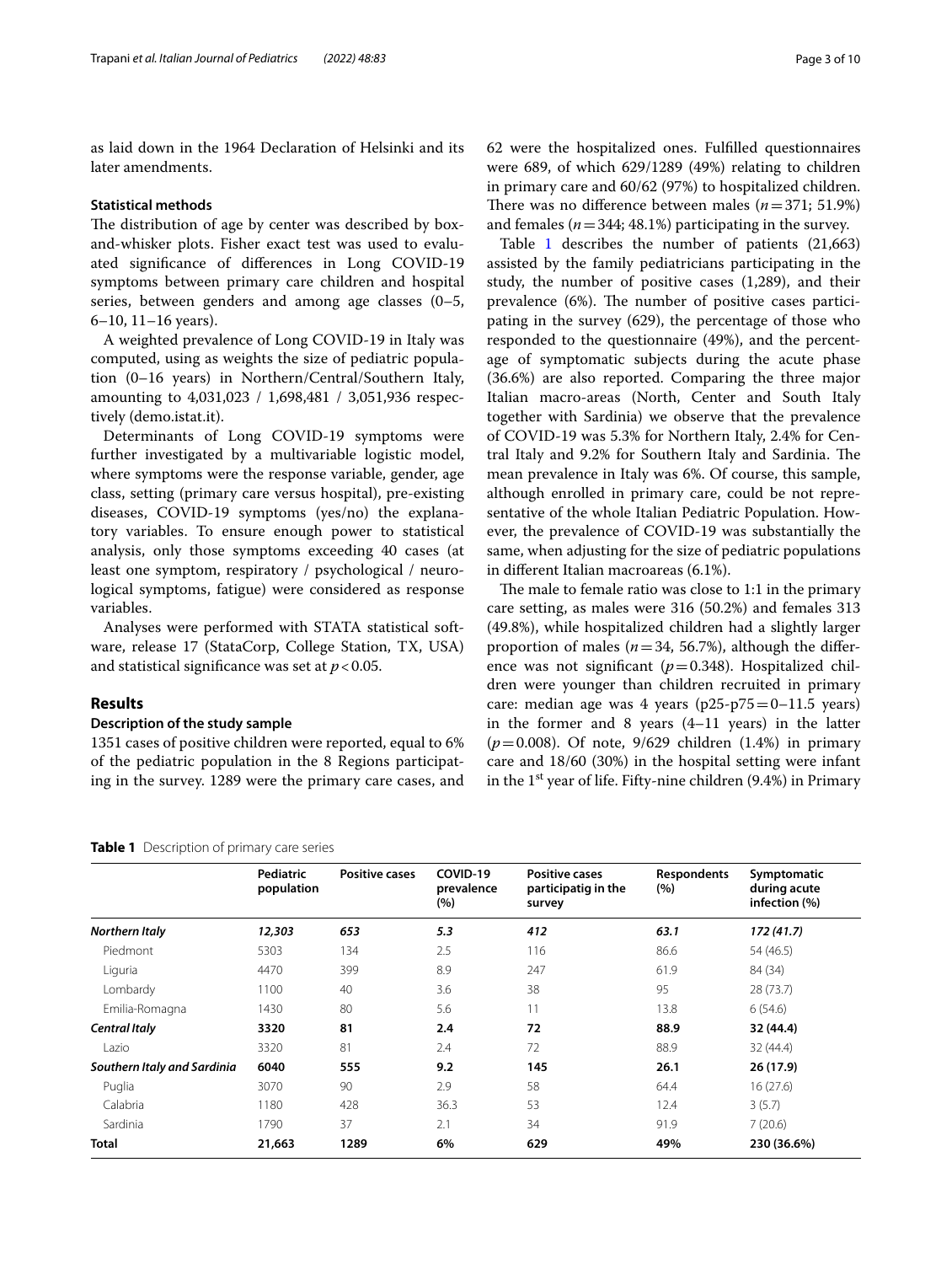Care and 14 (23%) in the hospital setting had pre-existing disease, and 230 children (36.6%) in Primary Care had presented symptoms during SARS-CoV-2 infection.

Hospitalized children under the frst year of life presented high complexity care pathologies.

## **Cumulative incidence of Long COVID-19 symptoms**

As shown in Table [2,](#page-3-0) Long COVID-19 symptoms were found in 153 children, recruited in primary care. This figure corresponds to a cumulative incidence of 24.3% Long COVID-19 (95 CI, 21.0–27.9%). Cumulative incidence was more than doubled in hospitalized children (58.3%, 95% CI 44.9–70.9%), with respect to the primary care setting.

In the primary care setting the symptoms most frequently reported as part of Long COVID-19 were abnormal fatigue (7%), neurological (6.8%) and respiratory disorders (6%). In addition, psychological symptoms and muscle/joint pain were reported by 4.9%, loss of taste/ smell by 3.3%, and gastrointestinal disorders by 3.0%. Other symptoms were less frequent, being reported by<2% of children with previous SARS-CoV-2 infection.

At variance the most frequent disorders in hospitalized children were psychological symptoms (36.7%), followed by cardiac (23.3%) and respiratory (18.3%) disorders. Other frequently reported disorders were neurological (11.7%), gastrointestinal (10%), and dermatological (10%) disorders.

In the present survey parents of children with previous SARS-CoV-2 infection contacted PCPs with increasing frequency as time elapsed since recovery increased:

<span id="page-3-0"></span>**Table 2** Cumulative incidence of Long COVID-19 symptoms and signs

|                                    | Primary<br>care<br>$(n=629)$ | Hospital<br>$(n=60)$ | p-value* |
|------------------------------------|------------------------------|----------------------|----------|
| At least one symptom               | 153(24.3)                    | 35(58.3)             | < 0.001  |
| Abnormal fatique                   | 44 (7.0)                     |                      | 0.026    |
| Neurological symptoms              | 43 (6.8)                     | 7(11.7)              | 0.188    |
| Respiratory symptoms               | 38(6.0)                      | 11(18.3)             | 0.002    |
| Psychological symptoms             | 31(4.9)                      | 22(36.7)             | < 0.001  |
| Muscle and joint pains             | 31(4.9)                      | 3(5.0)               | 1.000    |
| Loss of taste/smell                | 21(3.3)                      | 1(1.7)               | 0.712    |
| Gastrointestinal symptoms          | 19 (3.0)                     | 6(10)                | 0.016    |
| Dermatological disorders           | 12 (1.9)                     | 6(10)                | 0.003    |
| Palpitations and cardiac disorders | 5(0.8)                       | 14(23.3)             | < 0.001  |
| Other symptoms                     | 4(0.6)                       | 19 (31.8)            | < 0.001  |

\* *P* values were computed by the Fisher's exact test

Number of children recruited in primary care=629. Number of children discharged from hospital = 60. Number of cases are reported with percentages in parentheses

indeed 158 children (25.1%) were seen after 2–3 months, 216 (34.3%) after 4–5 months, and 255 (40.5%) after 6 months and over. The cumulative incidence of Long COVID-19 slightly increased from 20.5% (95% CI 14.3– 27.4%) after 2–3 months to 26.9% (21.1–33.3%) after 4–5 months, although the time trend was not signifcant  $(p=0.338)$ .

Accordingly, no signifcant temporal trend was observed as regards specifc symptoms of Long COVID-19. Indeed, the cumulative incidence of loss of taste/smell and gastrointestinal/dermatological disorders tended to increase as expected, while the cumulative incidence of respiratory disorders tended to decrease. However, none of these variations achieved statistical signifcance.

# **Gender-age distribution of Long-COVID-19**

The cumulative incidence of Long COVID-19 was about the same in males and females, both in primary care  $(74/316=23.4\%$  and  $79/313=25.2\%$ , respectively;  $p=0.642$ ) and in the hospitalized children (20/34=59%) and 15/26=58%; *p*=1.000).

In the primary care setting the cumulative incidence of Long COVID-19 nearly doubled from 18.3% in children aged 0–5 years to 34.4% in adolescents aged 11–16 years. This trend was confirmed for most Long COVID-19 related disorders (psychological, neurological, loss of taste/smell, cardiac disorders, muscle/joint pain, abnormal fatigue), as shown in Table [3](#page-4-0). It should be reminded that some symptoms which were rare (abnormal fatigue, neurological symptoms) or absent (loss of taste/smell) in children aged 0-5 years are difficult to reliably assess in this age. At variance, respiratory disorders were inversely related to age, while the cumulative incidence of gastrointestinal and dermatological disorders was not signifcantly afected by age.

Similar age trends were observed in hospitalized children: the cumulative incidence of Long COVID-19 was 38%, 78% and 84% (16/19) in children aged 0–5, 6–10 and 11–16 years, respectively  $(p=0.002)$ . An increasing trend with age was observed for most specifc symptoms, although statistical signifcance was achieved only for respiratory, psychological, and cardiac disorders, maybe for the lower sample size  $(n=60)$  and statistical power. At variance with primary care setting the cumulative incidence of respiratory disorders increased with increasing age in hospitalized children (Supplementary Table [1](#page-8-1)).

Children with pre-existing diseases like various heart disease, atrial and ventricular defect, arterial hypertension, rheumatic carditis, allergic asthma, juvenile idiopathic arthritis, celiac disease, juvenile diabetes, autism, Joubert's syndrome, epilepsy, febrile seizures, epilepsy, imperforate anus, renal malformations  $(73/689=11%)$ had a slightly higher cumulative incidence of Long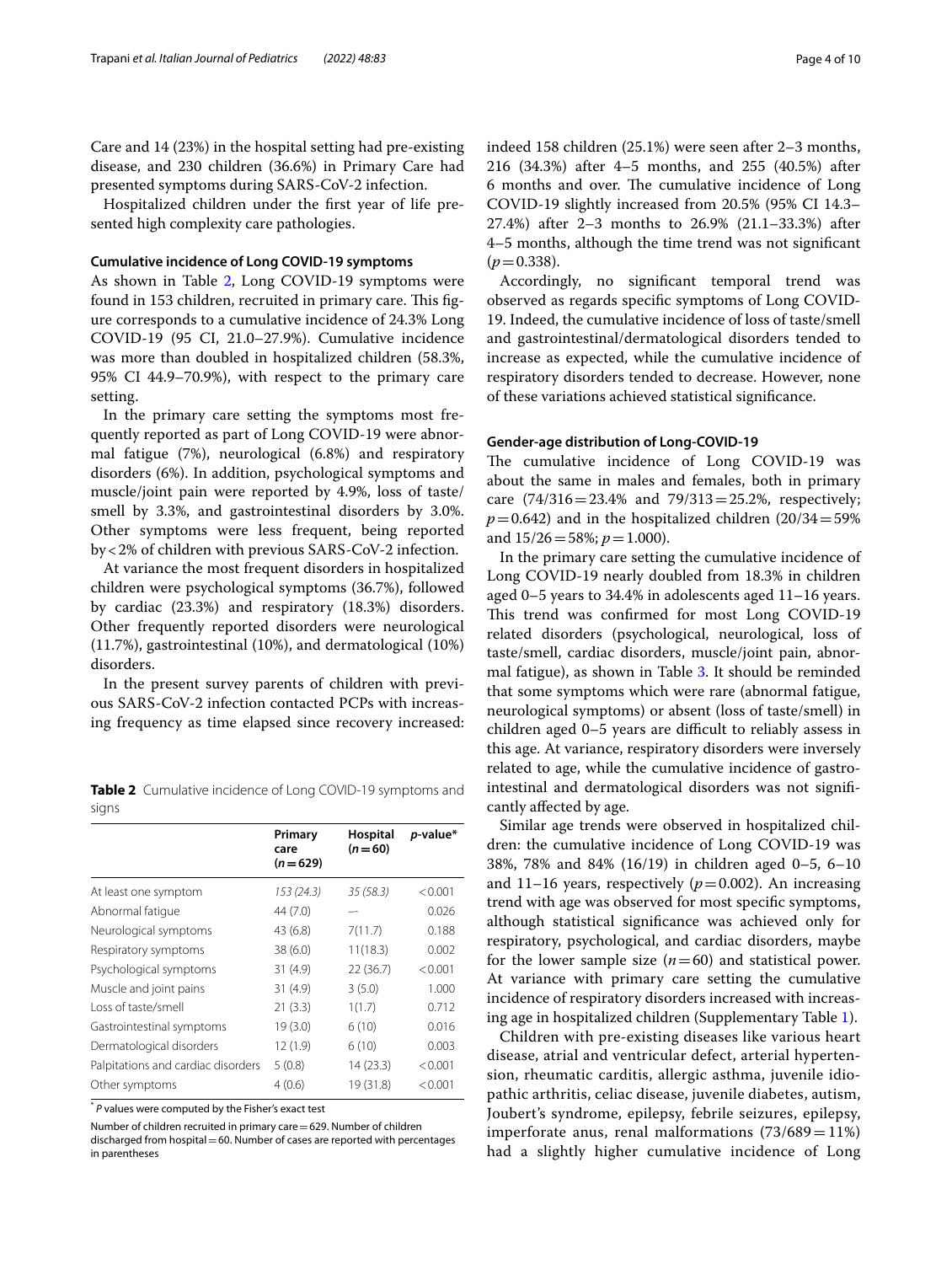<span id="page-4-0"></span>

|                                    | Age class              |                         |                            |          |
|------------------------------------|------------------------|-------------------------|----------------------------|----------|
|                                    | 0-5 years<br>$(n=202)$ | 6-10 years<br>$(n=235)$ | $11-16$ years<br>$(n=192)$ | p-value* |
| At least one Long COVID-19 symptom | 37(18.3)               | 50(21.3)                | 66 (34.3)                  | 0.001    |
| Abnormal fatique                   | 4(2)                   | 12(5.1)                 | 28 (14.6)                  | < 0.001  |
| Neurological symptoms              | 3(1.5)                 | 15(6.4)                 | 25(13)                     | < 0.001  |
| Respiratory symptoms               | 23(11.4)               | 9(3.8)                  | 6(3.1)                     | 0.001    |
| Psychological symptoms             | 5(2.5)                 | 7(3)                    | 19(9.9)                    | 0.001    |
| Muscle and joint pain              | 3(1.5)                 | 12(5.1)                 | 16(8.3)                    | 0.005    |
| Loss of taste/smell                | $\Omega$               | 5(2.1)                  | 16(8.3)                    | < 0.001  |
| Gastrointestinal disorders         | 2(1)                   | 8(3.4)                  | 9(4.7)                     | 0.073    |
| Dermatological disorders           | 5(2.5)                 | 3(1.3)                  | 4(2.1)                     | 0.666    |
| Palpitations and cardiac disorders | $\Omega$               | 1(0.4)                  | 4(2.1)                     | 0.043    |
| Other symptoms                     | 0                      | 3(1.3)                  | 1(0.5)                     | 0.327    |

\* *P* values were computed by the Fisher's exact test, comparing the three classes of age

Total number of patients = 629. Classes of ages are 0-5, 6-10, 11-16 years. Number of cases are reported with percentages in parentheses

COVID-19 than children without, both in primary care (19/59=32.2% versus 134/570=23.5%; *p*=0.152) and in the hospital setting  $(9/14=64\%$  versus  $26/46=57\%$ ;  $p=0.760$ , but the difference was never significant.

Likewise, no signifcance diference between children with or without pre-existing diseases was detected in Primary Care when considering specifc Long COVID-19 related disorders (Fig. [1a](#page-5-0)-b). A borderline significance  $(p=0.055)$  was only observed for abnormal fatigue, whose incidence was more than doubled in children with than without pre-existing diseases  $(8/59=13.6\%$  versus  $36/570=6.3\%).$ 

#### **Symptoms during previous SARS-CoV-2 infection**

In primary care Long COVID-19 was strongly associated with previous occurrence of a symptomatic COVID-19 disease, as shown in Table [4](#page-6-0): cumulative incidence of Long COVID-19 increased from 11.5%  $(=46/399)$  in children who had experienced an asymptomatic COVID-19 to  $46.5\%$  (=107/230) in those who had had symptoms during the disease  $(p < 0.001)$ .

The association remained significant also when separately considering specifc symptoms with at least 10 cases. The difference between symptomatic and asymptomatic children during previous SARS-CoV-2 infection was particularly pronounced when considering abnormal fatigue (16.5% vs 1.5%), neurological disorders (14.4% vs 2.5%), loss of taste/smell (8.7% vs 0.25%), muscle/joint pain (9.6% vs 2.3%). On the other hand, the diference was less marked as regards respiratory (8.7% vs 4.5%) and gastrointestinal (5.2% vs 1.8%) disorders.

# **Symptoms' multivariable analysis**

In multivariable analysis the occurrence of symptoms during previous SARS-CoV-2 infection emerged as the most important predictor of subsequent Long COVID-19 symptoms in the Primary Care Setting (Table [5\)](#page-7-0). The risk of Long COVID-19 also signifcantly increased with age, while gender and pre-existing diseases had no efect, even when asthma, allergies, or asthmatic bronchitis (Table [6\)](#page-8-2).

Results of multivariable analysis were substantially confrmed, when separately considering the main symptoms. As an exception, while the risk of psychological and neurological symptoms, and abnormal fatigue signifcantly increased with age, an opposite trend was observed for respiratory diseases. Of note, the impact of symptoms during the previous infection had a very large impact on abnormal fatigue (OR=12.22, 95% CI=5.01-29.78,  $p =$  <0.001) and neurological symptoms (OR=6.61, 95%)  $CI = 3.13-13.94$ ,  $p = <0.001$ ), while the effect on respiratory (OR = 2.11, 95% CI = 1.07–4.13,  $p = 0.030$ ) and psychological  $(OR = 3.08, 95\% \text{ CI} = 1.42 - 6.67, p = 0.004)$ , although signifcant, was less pronounced. Again, gender and pre-existing diseases were devoid of signifcant efects.

# **Discussion**

Just recently, as Long COVID-19 came to be recognized in adults [\[7](#page-9-6)], growing evidence arises that it could also occur in children [[8](#page-9-7)]. Nowadays studies on Long COVID-19 in pediatric population are scanty and heterogeneous in design, inclusion criteria, outcomes, and follow-up time, thus being difficult to compare.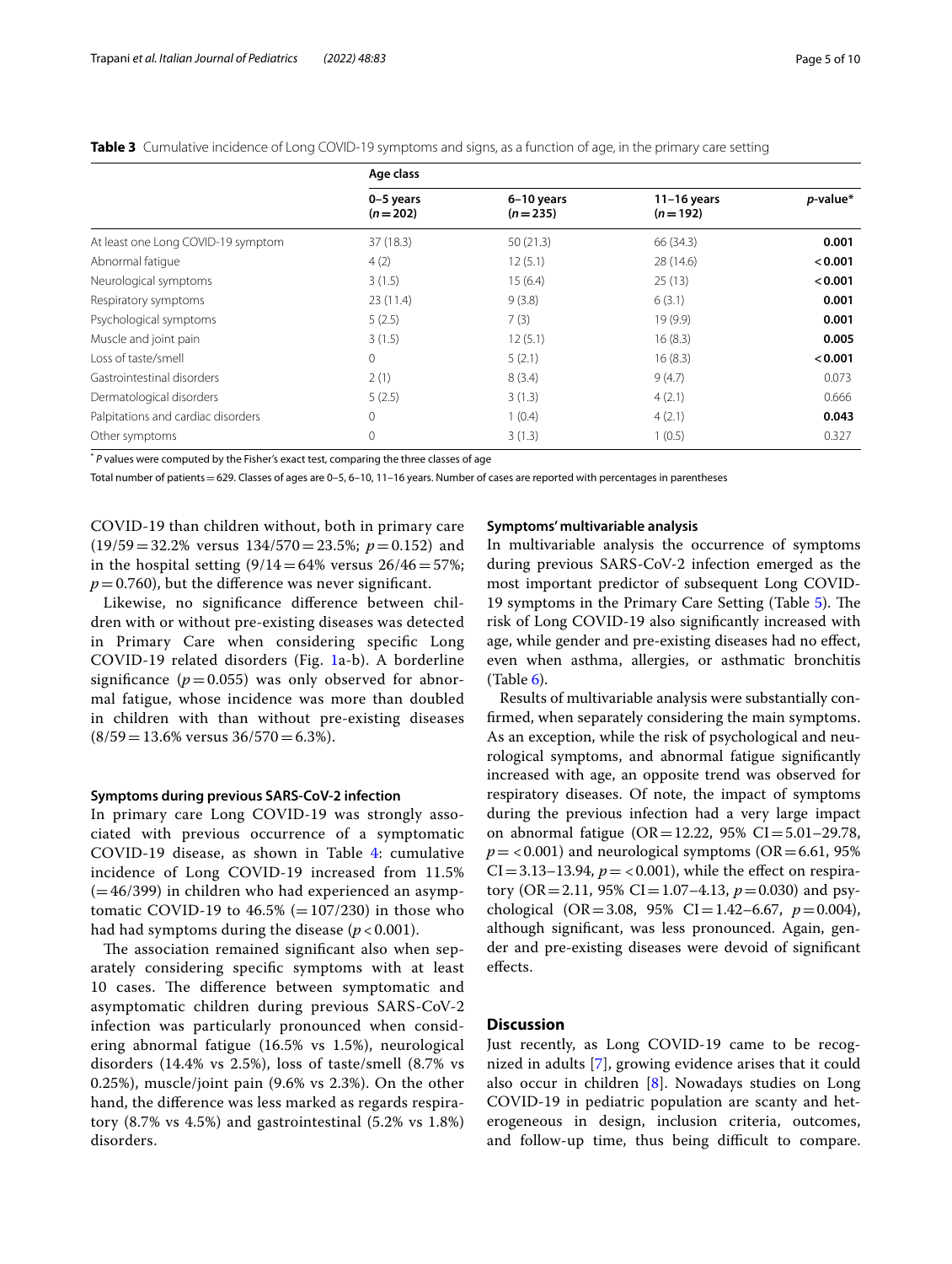

<span id="page-5-0"></span>Actually, a recent review by Zimmermann et al. shows that the prevalence of Long COVID-19 symptoms in children varied considerably between studies, from 4 to 66% [[9\]](#page-9-8). At our knowledge, ours is the frst study on Long COVID-19 involving more than 600 children diagnosed with COVID-19 without need of hospitalization. Majority of studies focus uniquely on hospitalized population, but in pediatric age we know SARS-CoV-2 infection runs often with mild or no symptoms, thus a great number of infected children are excluded from analyses, because they have a greater risk of having Long COVID-19 symptoms overlooked [[10\]](#page-9-9).

Acute COVID-19 infection prevalence in children assisted in primary care was of 6% in our study. Even though this sample cannot be held as representative of the whole Italian Pediatric Population, our data are comparable to the ones published by Epicentro (Istituto Superiore di Sanità) in the December 2021 Report, which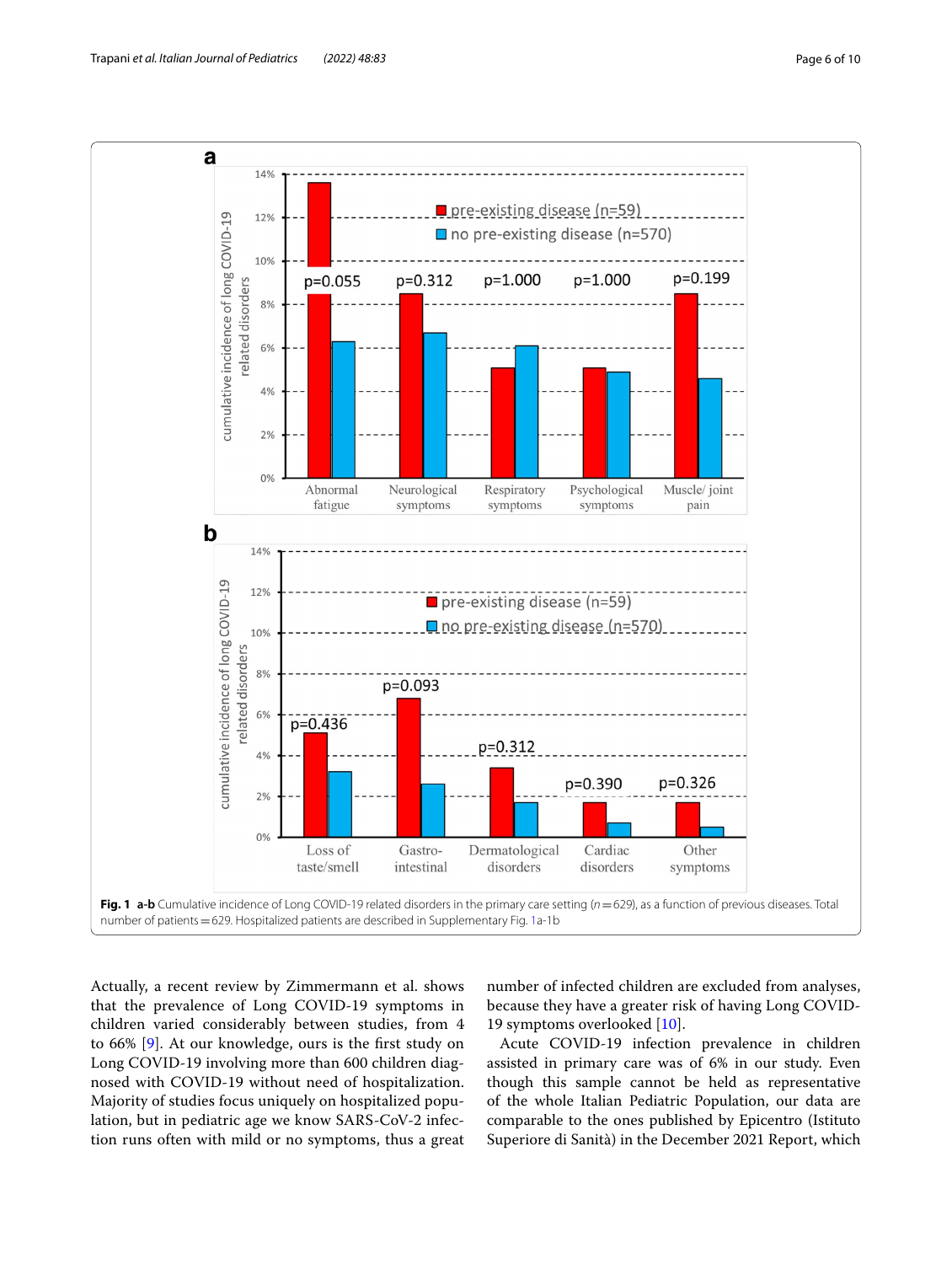| Long COVID-19 symptoms             | Symptomatic acute SARS-CoV-2<br>infection ( $n = 230$ ) | Non symptomatic acute SARS-CoV-2<br>infection ( $n = 399$ ) | <i>p</i> -value |
|------------------------------------|---------------------------------------------------------|-------------------------------------------------------------|-----------------|
| At least one symptom               | 107(46.5)                                               | 46 (11.5)                                                   | < 0.001         |
| Abnormal fatique                   | 38 (16.5)                                               | 6(1.5)                                                      | < 0.001         |
| Neurological symptoms              | 33(14.4)                                                | 10(2.5)                                                     | < 0.001         |
| Respiratory symptoms               | 20(8.7)                                                 | 18(4.5)                                                     | 0.038           |
| Psychological symptoms             | 20(8.7)                                                 | 11(2.8)                                                     | 0.002           |
| Muscle and joint pains             | 22(9.6)                                                 | 9(2.3)                                                      | < 0.001         |
| Loss of taste – smell              | 20(8.7)                                                 | 1(0.25)                                                     | < 0.001         |
| Gastrointestinal symptoms          | 12(5.2)                                                 | 7(1.8)                                                      | 0.026           |
| Dermatological disorders           | 9(3.9)                                                  | 3(0.75)                                                     | 0.011           |
| Palpitations and cardiac disorders | 4(1.7)                                                  | 1(0.25)                                                     | 0.062           |
| Other symptoms                     | 3(1.3)                                                  | 1(0.25)                                                     | 0.141           |

<span id="page-6-0"></span>**Table 4** Association between symptomatic acute SARS-CoV-2 infection and subsequent development of Long COVID-19 symptoms in the primary care setting

\* *P* values were computed by the Fisher's exact test

Total number of patients = 629. Data are reported as number of cases with percent frequencies in parentheses

shows a COVID-19 prevalence of 6.5% in the Italian Cases from 0 to 9 years [[11](#page-9-10)].

The incidence of Long COVID-19 is substantial in the Italian pediatric population. In the present study cumulative incidence amounted to 24.3% (95 CI% 21.0–27.9%) among children recovered from SARS-CoV-2 infection without need of hospitalization. In our study we added a small hospitalized series for a comparison; however, it comes from an only one Italian Hospital, thus it is not able to represent an accurate epidemiological data.

The probability of developing Long COVID-19 increases with the severity of previous SARS-CoV-2 infection, as also been demonstrated in adults  $[12]$  $[12]$ : in our cohort, prevalence goes from 11.5% in asymptomatic children to 46.5% in children with symptomatic infection, to 58% in hospitalized children.

Being symptomatic during the SARS-CoV-2 infection increased six folds the risk of having at least one symptom of long COVID-19, particularly respiratory, neurological, and psychological symptoms. This requires the PCP to monitor all patients who have had COVID-19, especially the symptomatic ones during the acute phase, but also the asymptomatic ones. Knowing that putative explanations for these Long COVID-19 symptoms include viral protein persistence in epithelial reservoirs, persistence of low-level infammation, mitochondrial dysfunction, and virus-induced dysautonomia, it seems plausible that symptomatic children develop more frequently Long COVID-19 syndrome, as they typically experience a more virulent infection [\[13\]](#page-9-12).

Long COVID-19 is far more frequent in hospitalized patients, but curiously abnormal fatigue has major prevalence in children who did not need hospitalization. This

data contrasts with other studies reporting fatigue as the major symptom of Long COVID-19 after discharge [[14](#page-9-13), [15\]](#page-9-14). This data could be due to the accuracy of the detection of symptoms made directly by the pediatrician in the interview with the parents or during the clinical visit.

Generally, children recruited in primary care developed less severe Long COVID-19 symptoms (fatigue, upper respiratory system symptoms), while hospitalized children showed high prevalence of cardiac involvement  $(-22%)$  and above all psychological symptoms  $(-37%)$ : anxiety, fear in social relationships, depression, insomnia, and concentration difficulties.

According to the data available in literature, children aged 11–16 years have a greater risk of developing Long-COVID-19 symptoms, such as fatigue, anosmia, ageusia than the younger ones, aged  $0-5$  years  $[14, 16]$  $[14, 16]$  $[14, 16]$  $[14, 16]$  $[14, 16]$ . However, this data could be unreliable as a consequence of the difculty in the assessment of these symptoms in younger children. The frequency of respiratory disorders related to long COVID-19, instead, decreases with age. Younger children should be carefully monitored, because they could be more susceptible of severe respiratory complications.

In our study, gender and pre-existing diseases do not afect the occurrence of long COVID-19; also children without comorbidities can have a severe course for long COVD-19 symptoms.

The limitation of our study is that it relies on forms retrospectively flled by the PCP according to parents' reported symptoms. Anyway, we believe that the information is reliable because PCPs in Italy have a very close relationship with the children's families and the data have been carefully collected.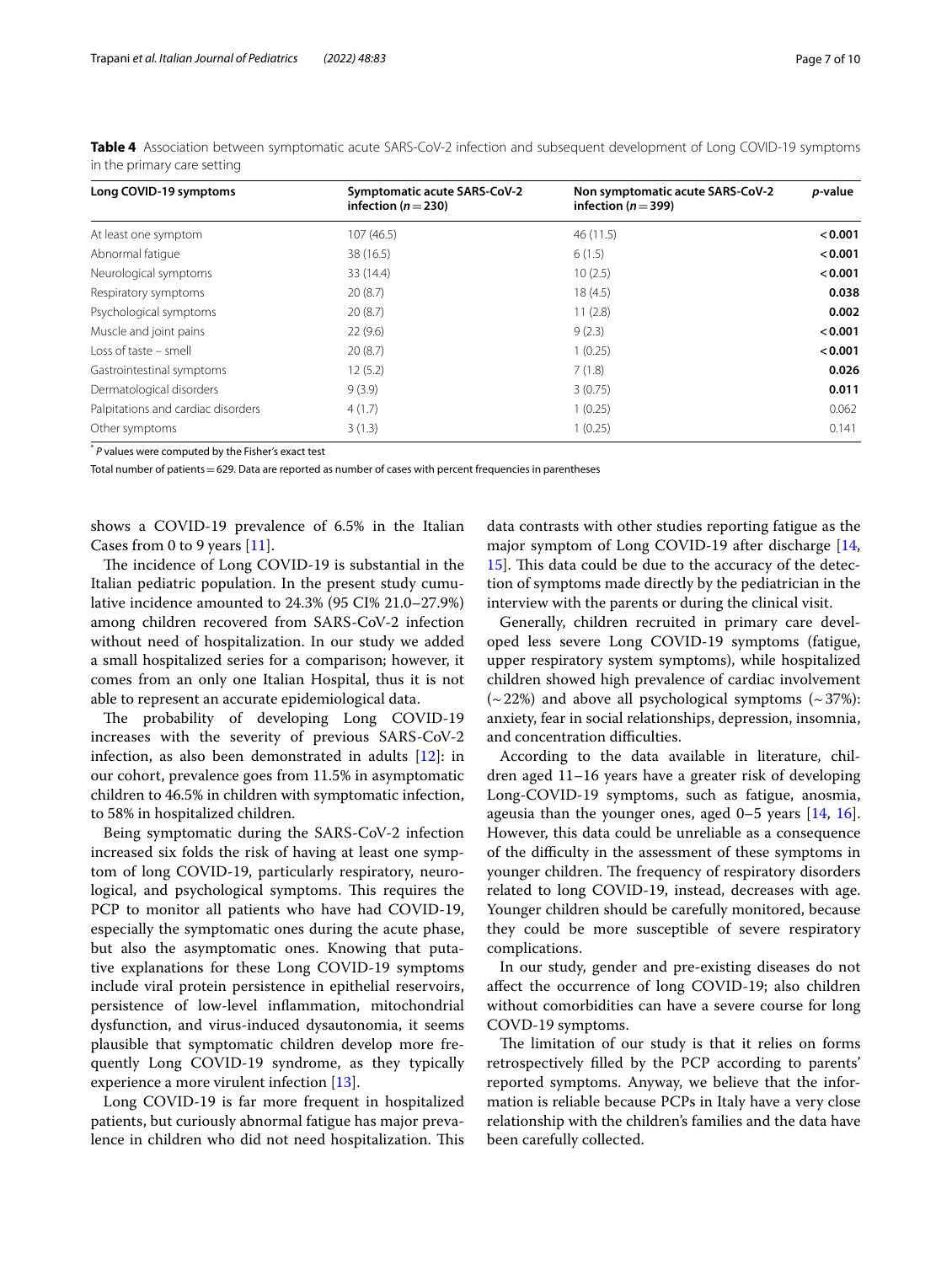<span id="page-7-0"></span>**Table 5** Independent effect of gender, age, pre-existing diseases, and symptoms during SARS-CoV-2 infection on Long COVID-19 symptoms in the primary care setting

| Response variable            | <b>Explanatory variables</b>            | OR (95% CI)          | p-value |
|------------------------------|-----------------------------------------|----------------------|---------|
|                              | Gender (Females vs Males)               | $1.18(0.79 - 1.76)$  | 0.421   |
|                              | Age (years)                             |                      |         |
| At least one Long COVID-19   | $0 - 5$                                 | 1 (reference)        |         |
| symptom                      | $6 - 10$                                | $1.41(0.84 - 2.37)$  | 0.194   |
|                              | $11 - 16$                               | $2.18(1.31 - 3.62)$  | 0.003   |
| (153)                        |                                         |                      |         |
|                              | Pre-existing diseases (yes vs no)       | $1.11(0.58 - 2.12)$  | 0.746   |
|                              | Symptomatic acute infection (yes vs no) | $6.57(4.36 - 9.9)$   | < 0.001 |
|                              | Gender (Females vs Males)               | $1.31(0.67 - 2.55)$  | 0.424   |
| Abnormal fatigue             | Age                                     |                      |         |
| (44)                         | $1-5$ years                             | 1 (reference)        |         |
|                              | $6 - 10$                                | 2.85 (0.87-9.34)     | 0.083   |
|                              | $11 - 16$                               | 7.05 (2.35-21.12)    | < 0.001 |
|                              | Pre-existing diseases (yes vs no)       | $1.52(0.62 - 3.74)$  | 0.355   |
|                              | Symptomatic acute infection (yes vs no) | 12.22 (5.01-29.78)   | < 0.001 |
|                              | Gender (Females vs Males)               | $1.67(0.85 - 3.24)$  | 0.132   |
|                              | Age (years)                             |                      |         |
| <b>Neurological symptoms</b> | $1 - 5$                                 | 1 (reference)        |         |
| (43)                         | $6 - 10$                                | 5.27 (1.47-18.94)    | 0.011   |
|                              | $11 - 16$                               | 8.73 (2.54-29.98)    | 0.001   |
|                              | Pre-existing diseases (yes vs no)       | $0.79(0.28 - 2.18)$  | 0.646   |
|                              | Symptomatic acute infection (yes vs no) | $6.61(3.13 - 13.94)$ | < 0.001 |
|                              | Gender (Females vs Males)               | $0.98(0.5 - 1.91)$   | 0.954   |
|                              | Age (years)                             |                      |         |
| <b>Respiratory symptoms</b>  | $0 - 5$                                 | 1 (reference)        |         |
| (38)                         | $6 - 10$                                | $0.32(0.14 - 0.72)$  | 0.006   |
|                              | $11 - 16$                               | $0.23(0.09 - 0.58)$  | 0.002   |
|                              | Pre-existing diseases (yes vs no)       | $1.14(0.32 - 4.03)$  | 0.840   |
|                              | Symptomatic acute infection (yes vs no) | $2.11(1.07 - 4.13)$  | 0.030   |
|                              | Gender (Females vs Males)               | $1.61(0.75 - 3.43)$  | 0.217   |
|                              | Age (years)                             |                      |         |
| Psychological symptoms       | $1 - 5$                                 | 1 (reference)        |         |
| (31)                         | $6 - 10$                                | $1.28(0.39 - 4.16)$  | 0.682   |
|                              | $11 - 16$                               | 3.79 (1.36-10.52)    | 0.011   |
|                              | Pre-existing diseases (yes vs no)       | $0.78(0.22 - 2.74)$  | 0.699   |
|                              | Symptomatic acute infection (yes vs no) | 3.08 (1.42-6.67)     | 0.004   |

Total number of patients = 629. Odds ratios and p-values were computed by a multivariable logistic regression model. Results on the whole sample are described in Supplementary Table [2](#page-8-1)

# **Conclusion**

For many months after the breakout of the pandemic, parents' worries about their children's symptoms were minimized, often labelled as "psychological issues" [[15](#page-9-14), [17\]](#page-9-16). Our study demonstrates that Long COVID-19 is a reality in pediatric age and could involve even patients with mild or no acute symptoms. The prevalence of Long COVID-19 is higher in symptomatic children, with no difference between males and females. Symptoms of Long COVID-19 are less severe in children assisted in primary care than in children hospitalized during acute illness. Our study provides useful information that stress the importance of monitoring primary care patients after acute COVID-19 infection, in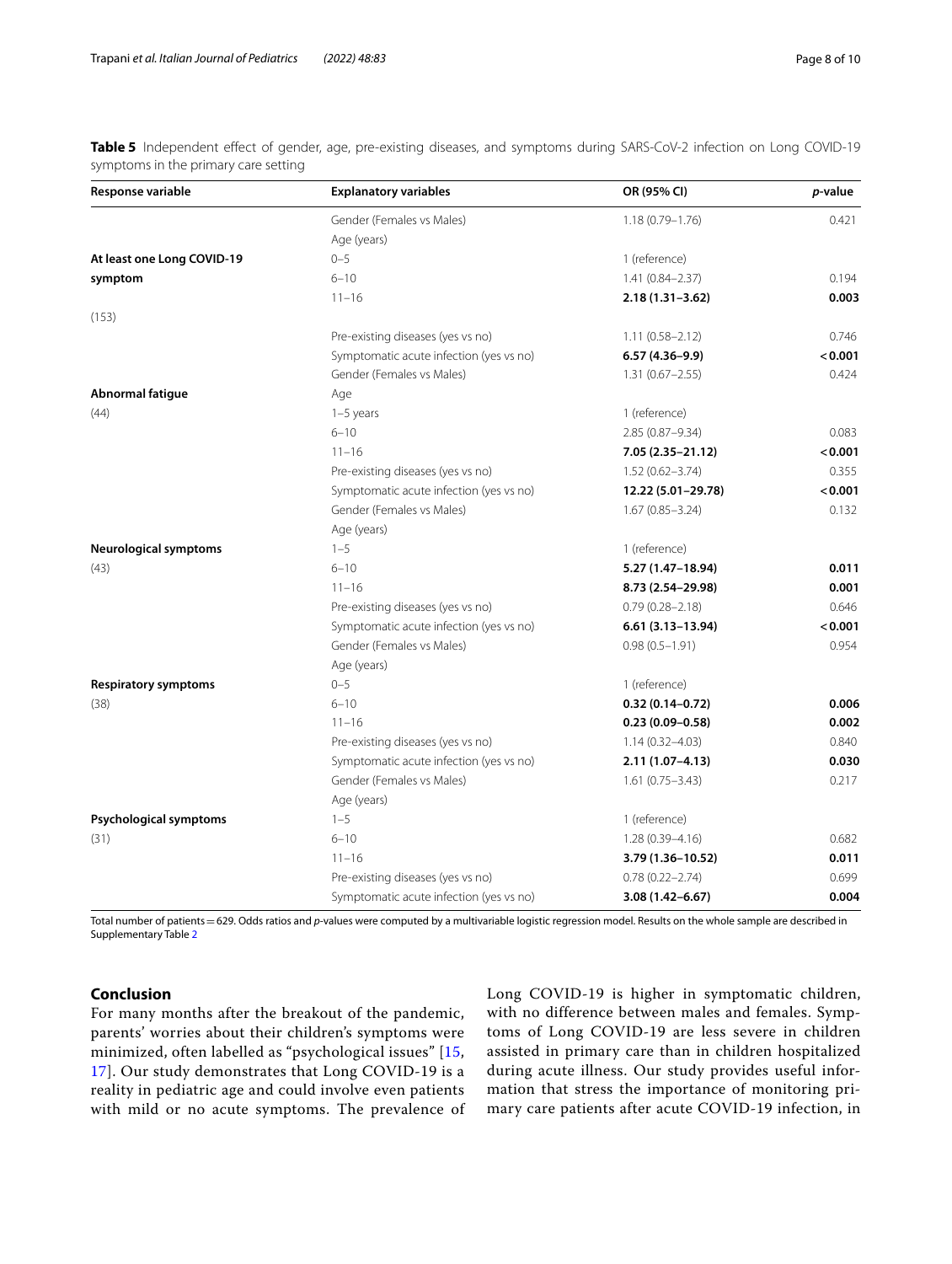<span id="page-8-2"></span>**Table 6** Independent effect of gender, age, allergic diseases, and symptoms during SARS-CoV-2 infection on respiratory symptoms in the primary care setting

| Response variable                  | <b>Explanatory</b><br>variables            | OR (95% CI)        | p-value |
|------------------------------------|--------------------------------------------|--------------------|---------|
|                                    | Gender (Females vs<br>Males)               | 2.48 (0.06-108.85) | 0.638   |
| Respiratory symp-<br>toms $(n=38)$ | Age (years)                                |                    |         |
|                                    | $0 - 5$                                    | 1 (reference)      |         |
|                                    | $6 - 10$                                   | $0.07(0 - 2.84)$   | 0.162   |
|                                    | $11 - 16$                                  |                    |         |
|                                    | Allergic diseases<br>(yes/no)              | 1.29 (0.04-39.72)  | 0.883   |
|                                    | Symptomatic acute<br>infection (yes vs no) | 2.15 (0.07-61.42)  | 0.654   |

Total number of the patients=629. Allergic diseases are asthma, allergies, asthmatic bronchitis

Odds ratios and *p*-values were computed by a logistic regression model

particular younger children for respiratory symptoms and older children for psychological symptoms or fatigue.

Moreover, our results stress the importance of vaccination programs in pediatric population, also in order to avoid the consequences of Long COVID-19 syndrome.

# <span id="page-8-0"></span>**Appendix**

# **Questionnaire**

Questions indicated with \* had a mandatory answer

#### **QUESTIONS FOR PRIMARY CARE PEDIATRICIAN**

Total number of patients assisted\*

How many patients underwent nasopharyngeal swab for COVID-19 diagnosis since the breakout of the pandemic until today? How many patients were positive to COVID-19?

#### **QUESTIONS FOR PATIENT'S PARENTS**

Age of the patient**:\*** 1yrs 2 yrs 3 yrs 4 yrs 5 yrs 6 yrs 7 yrs 8 yrs 9 yrs 10 yrs 11 yrs 12 yrs 13 yrs 14 yrs 15 yrs 16 yrs Sex\*: Female Male The child has tested negative from COVID-19\* For a month For two or three month For four or fve month For more than six month Does the child suffer from chronic pathologies\*? YES NO If YES, specify………………… After COVID-19 acute infection, Has the child sufered more freqently from respiratory disorders\*? YES NO If YES, specify among the reported\***:**

| Tonsillitis YES NO                                                                                                   |
|----------------------------------------------------------------------------------------------------------------------|
| Othitis YFS NO                                                                                                       |
| Pharingitis and/or Tracheitis YES NO<br>Bronchitis or Pulmonary Disorders YES NO                                     |
| After COVID-19 acute infection, Has the child suffered more freqently<br>from gastrointestinal disorders*?<br>YES NO |
| If YES, specifiy among the reported*:                                                                                |
| Diarrhea YFS NO<br>Vomit YFS NO<br>Abdominal colics YES NO                                                           |
| After COVID-19 acute infection, Has the child reported other symptoms*?                                              |
| If YES, specifiy among the reported*:                                                                                |
| Anxiety and fear of social relationships YES NO                                                                      |
| Depression YES NO                                                                                                    |
| Learning disabilities YES NO                                                                                         |
| Eating disorders YES NO                                                                                              |
| Cephalalgy YES NO                                                                                                    |
| Insomnia, YES NO                                                                                                     |
| Palpitations YES NO                                                                                                  |
| Joint and muscolar pain YES NO                                                                                       |
| Abnormal fatique YES NO                                                                                              |
| Cutaneous disorders YES NO                                                                                           |
| Loss of hair YES NO                                                                                                  |
| Loss of taste YES NO                                                                                                 |
| Loss of smell, YES NO                                                                                                |
| Other symptoms YES NO                                                                                                |

#### **Abbreviations**

SARS-CoV-2: Severe Acute Respiratory Syndrome CoronaVirus 2; COVID-19: CoronaVirus Disease 2019; PCP: Primary Care Pediatrician.

# **Supplementary Information**

The online version contains supplementary material available at [https://doi.](https://doi.org/10.1186/s13052-022-01282-x) [org/10.1186/s13052-022-01282-x.](https://doi.org/10.1186/s13052-022-01282-x)

<span id="page-8-1"></span>**Additional fle 1: Supplementary Table 1.** Cumulative incidence of Long COVID-19 symptoms and signs, as a function of age, in hospitalized children. **Supplementary Figure 1a-1b.** Cumulative incidence of Long COVID-19 symptoms in the hospitalized patients, as a function of previous diseases. **Supplementary Table 2.** Independent efect of setting, gender, age, and symptoms during SARS-CoV-2 infection on the Long COVID-19 symptoms.

#### **Acknowledgements**

We sincerely thank the Primary Care Pediatrician Research Group for the pivotal contribution to our study.

For the of Primary Care Pediatrician Research Group: Al Jamal O, Casti T, Zanino L, Sottemano S, Careddu D, Bembo V, Franchi G, Muià CC, Macrì F Tiozzo V, Camilli S, Meleleo D, Lombardi Mistura L, Romeo L, Brazzoduro V, Soldato G, Lanza C, Piasenti C, Ragnatela G, Minchilli G.

#### **Authors' contributions**

EB, VF, GT and GV have made substantial contributions to conception and design of the study, interpretation of data, and revising the manuscript critically for important intellectual content; GM and RV, have made substantial contributions to conception and design of the study, acquisition of data and analysis, interpretation of data, and drafting the manuscript; AS and AD have